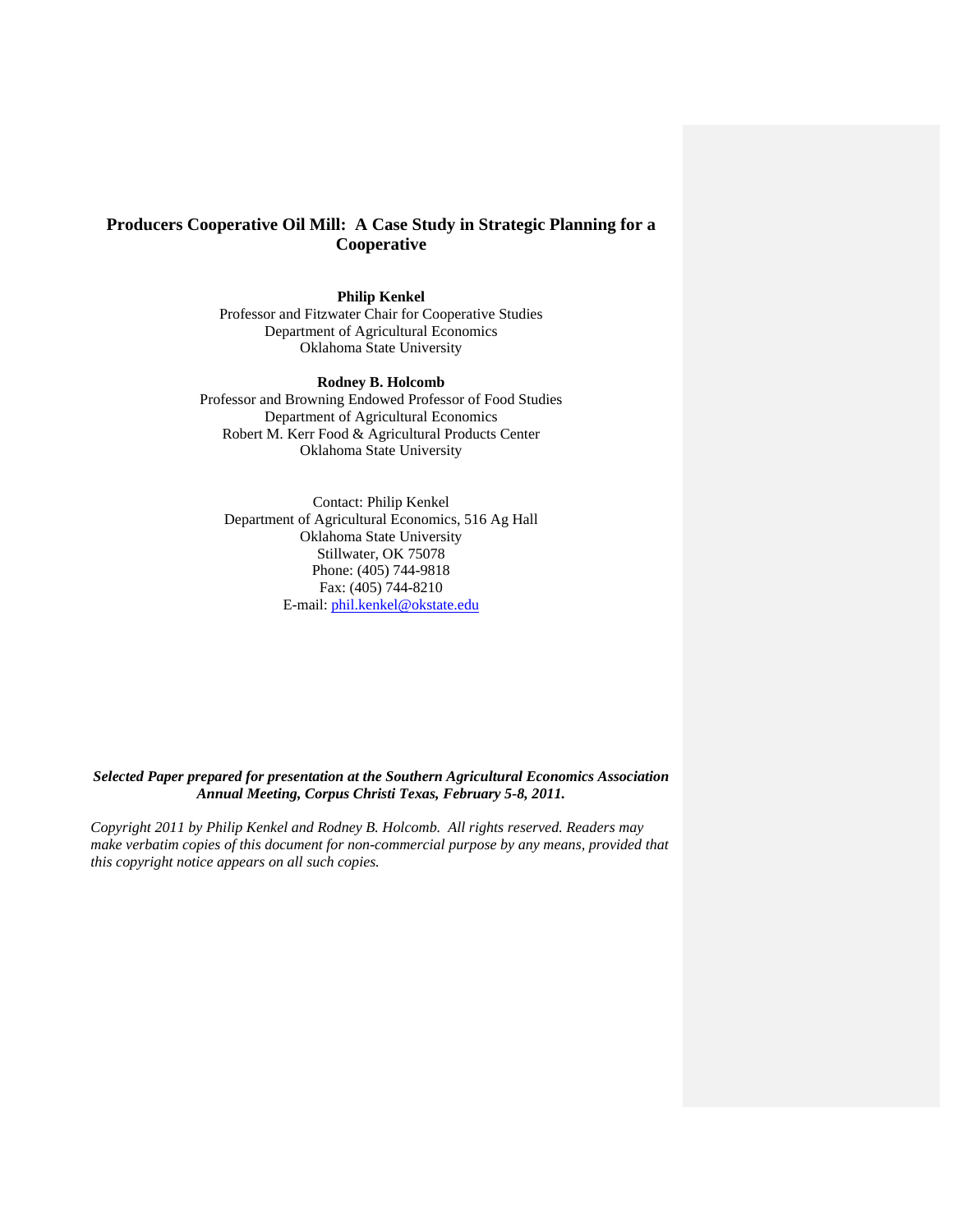# **Abstract:**

This study examines the strategic issues and decisions of Producers Cooperative Oil Mill, a regional oilseed processing cooperative located in Oklahoma City, Oklahoma. The process of strategic planning and strategy implementation in agribusiness has been the topic of numerous research studies and case studies. While cooperative firms have been the subject of case studies focusing on strategic issues, the unique aspects of strategic decisions in a cooperative firm have not been highlighted. The formulation and implementation of strategy in cooperative organizations is impacted by their business structure. This case study provides unique examples of how strategy formulation and implementation is impacted by the unique structure and values of a cooperative firm. The article is formatted such that it can be used in educational programs as three inter-related mini-case studies. Questions for students are included.

Key words: cooperative, strategic planning, oilseed processing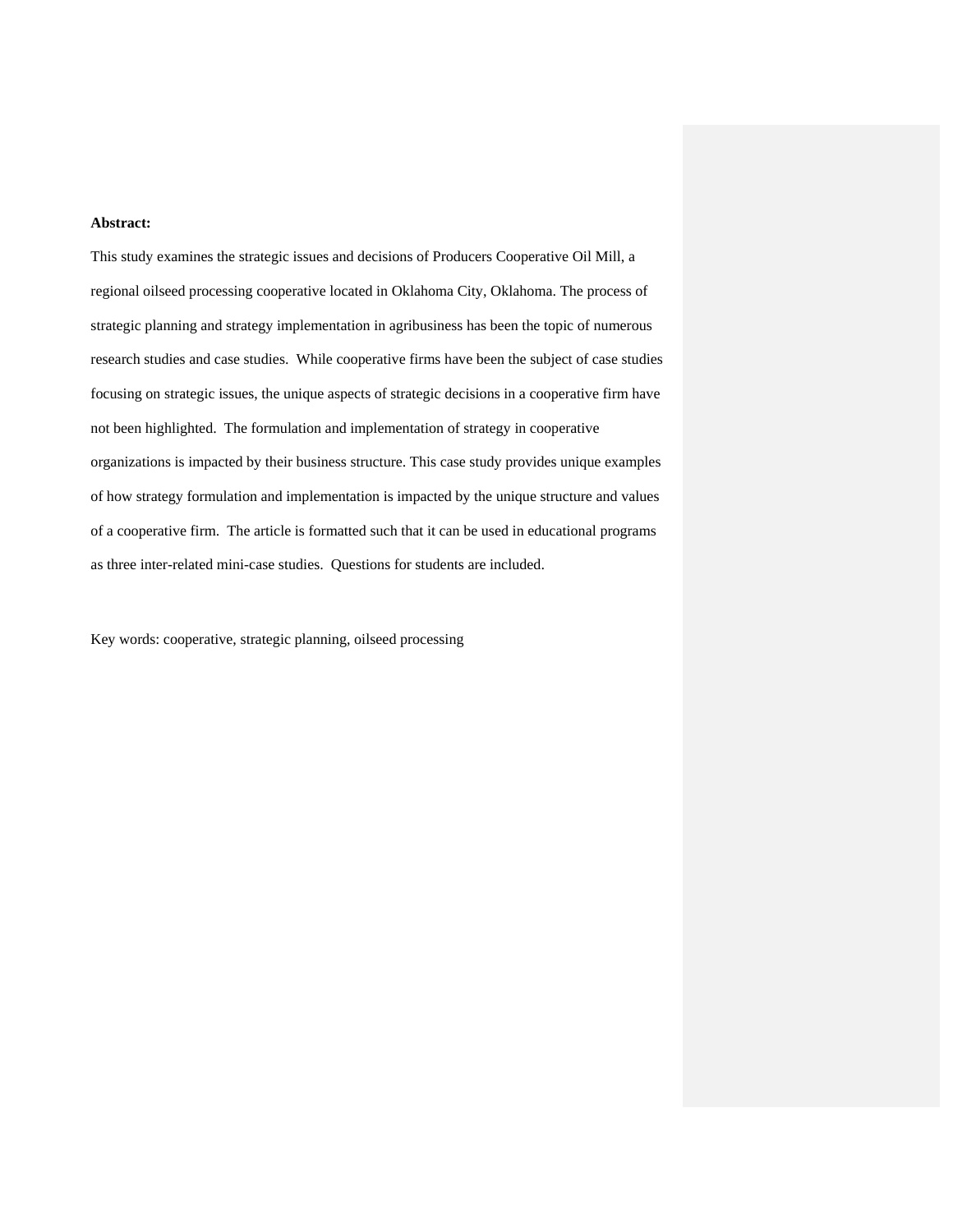Producers Cooperative Oil Mill: A Case Study in Strategic Planning for a Cooperative Introduction

The process of strategic planning and strategy implementation in agribusiness has been the topic of numerous research studies and case studies. The formulation and implementation of strategy in cooperative organizations is impacted by their business structure. While cooperative firms have been the subject of case studies focusing on strategic issues, the unique aspects of strategic decisions in a cooperative firm have not been highlighted. This study examines the strategic issues and decisions of Producers Cooperative Oil Mill, a regional oilseed processing cooperative located in Oklahoma City, Oklahoma. The case study provides unique examples of how strategy formulation and implementation is impacted by the unique structure and values of a cooperative firm. The article is formatted such that it can be used in educational programs as three inter-related mini-case studies.

#### **Background**

Cottonseed is a co-product of cotton lint production which is separated during the cotton ginning process. Cotton gins typically purchase cottonseed from the producers, often as a partial offset of ginning fees, and sell the seed to a regional oil mill. The oil mill processed the seed to produce cottonseed oil, which, after refining, is an important food grade oil product. A cottonseed mill has three other co-products, cottonseed meal, cottonseed hulls and linters. Cottonseed meal is marketed as a protein supplement and feed ingredient in rations for dairy, beef and other ruminant livestock. Cottonseed hulls can be used in cattle rations for roughage, mulch and soil conditioners and a variety of industrial uses including oil well drilling mud. The linters consist of the short, typically less than 1/8 in (3 mm) long, cotton fibers that were not removed from the seed in the cotton ginning process. Markets for linters include absorbent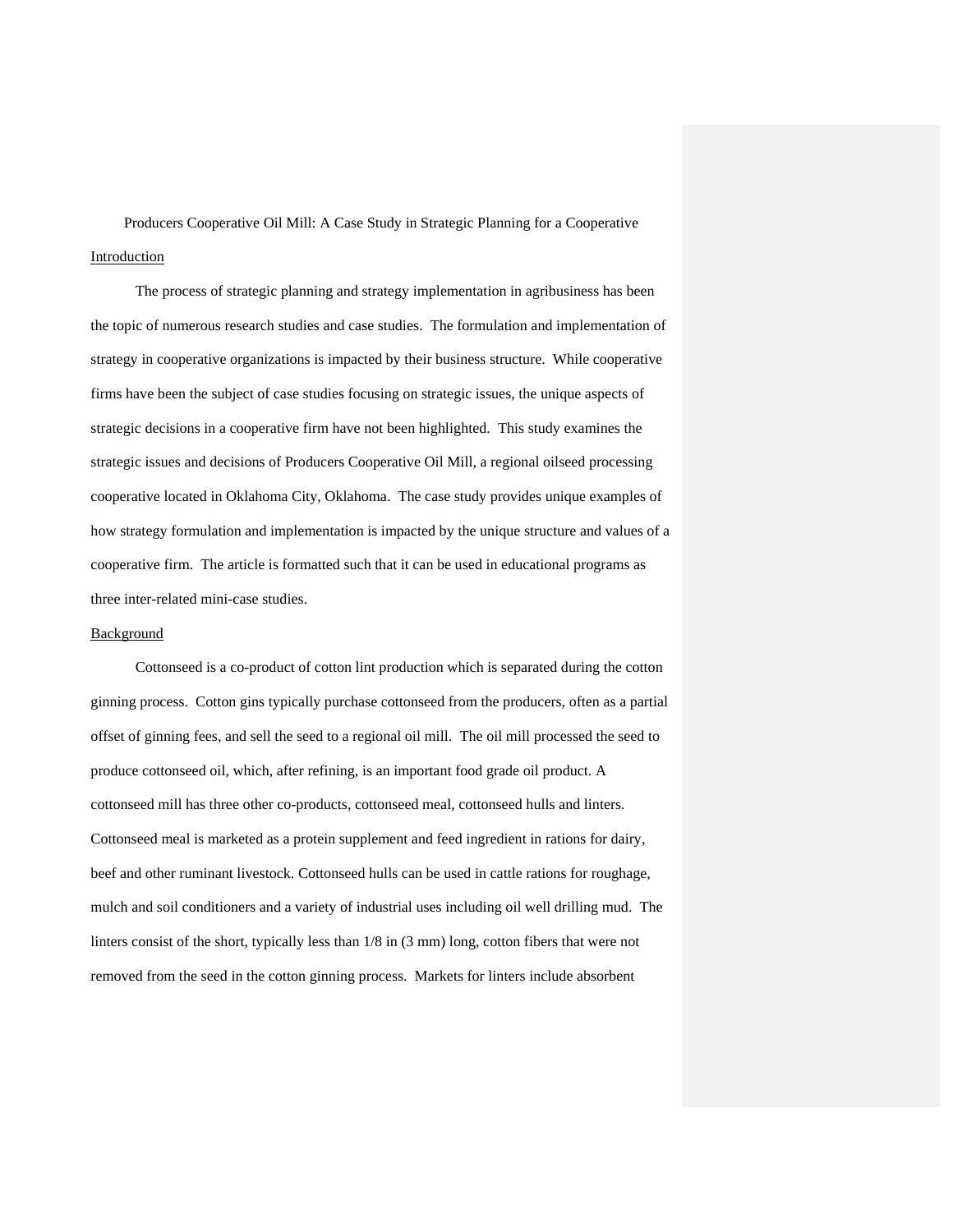cotton medical supplies, yarns, felts, and industrial products. A typical ton of cotton seed produces 920 lbs of protein meal, 550 lbs of cottonseed hulls, 320 lbs of cottonseed oil and 160 lbs of linters.

In the oil extraction process the lint is removed from the seeds by a series of saw delinting machines which use the same basic process as the de-linting machines in a conventional cotton gin. The hulls are removed through a hulling machine and a series of shaker separators. The cottonseed kernels are then conditioned in a steam cooker at a temperature of approximately 180°F (82°C) and then are rolled into flakes which are in turn forced through an expander to create collets (rough pellets). The collets then go into trays where a solvent (typically hexane) is percolated through, removing the oil. The solvent is then evaporated from the oil/solvent mixture and re-used. The extracted oil undergoes an initial stage of refining where an alkali process separates the soap stocks from the oil. After the oil has been extracted the collets are processed in a desolventizer (toaster) to remove and recover the solvent. They are then dried in a rotary steam drier and processed in a hammer mill where they are ground into meal or further processed into pellets.

Due to the specialized equipment involved, oilseed processing has a high ratio of fixed costs to total costs. Throughput and capacity utilization is therefore a major determinant of the profitability of an oilseed processing cooperative. While the breakeven point (volume required to cover fixed costs) varies due to the quality of the seed oilseed processing firms often must achieve over 75% capacity utilization before they can achieve a profit. Freight logistics for both the cottonseed raw material and the oil and meal co-product streams are also an important success factor. Most successful cottonseed oil meals are located close to the production region, and have access to both major interstate highways and rail lines.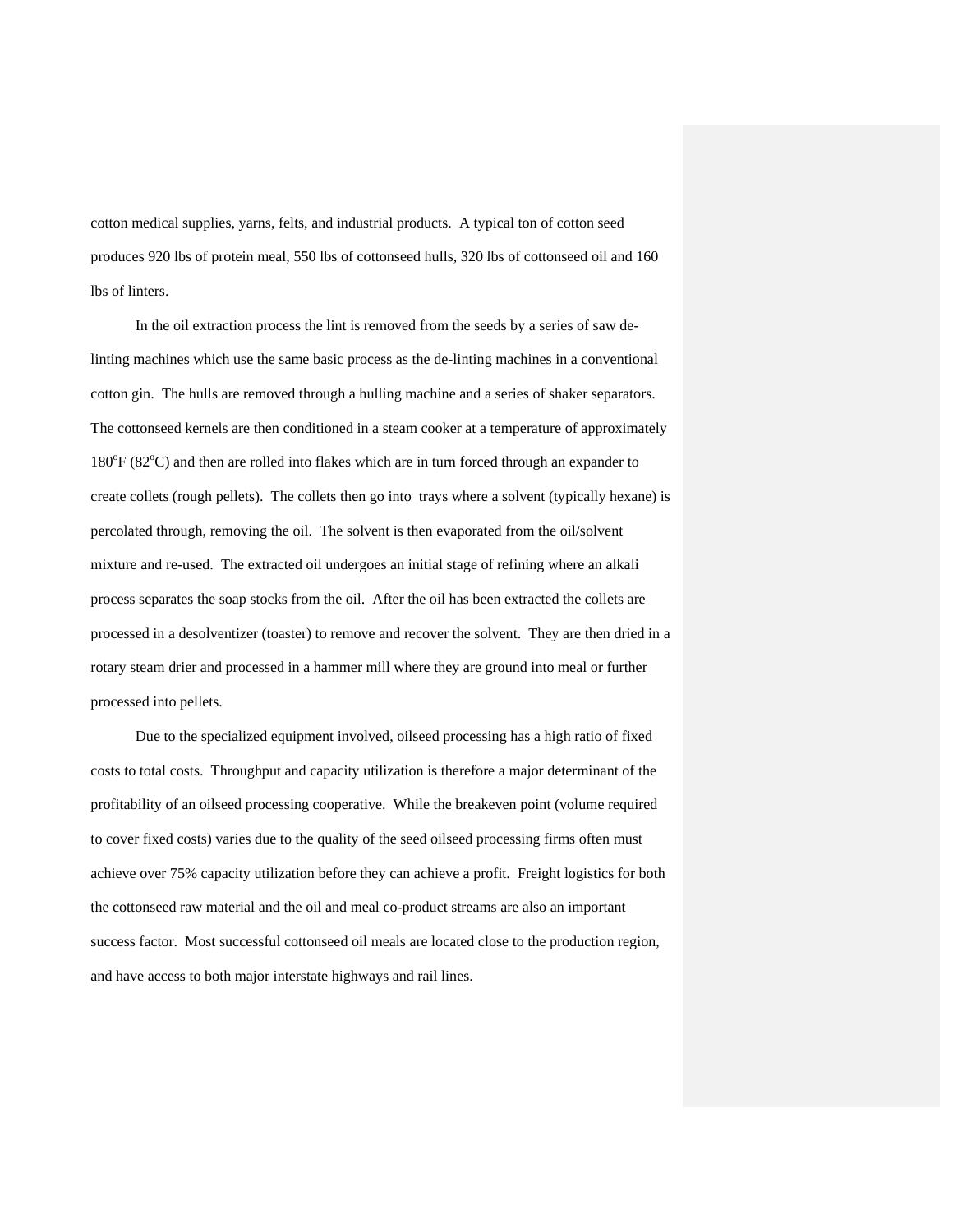Cottonseed processing is a capital intensive process with significant scale economies. There are also economies of scale and scope in marketing and handling the various co-products. Achieving economies of scale and scope are a common rationale for the creation of a cooperative business, so it is not surprising that cooperatives have a significant market share within the oilseed processing industry. Under the cooperative business structure the profits from the oilseed processing operation are distributed to the member gins in proportion to the volume of seed supplied. A portion of the profits are distributed in the form of stock which creates the equity funding for the oilseed cooperative's infrastructure. That stock, which is referred to as retained allocated equity, is redeemed for cash by the cooperative at a later date. The cottonseed cooperative's member gins equity investment in the oilseed cooperative consists of a small initial investment and retained allocated equity which is created over time through the oilseed cooperative's profit stream.

The profit distribution system and equity structure of cooperative firms are examples of the unique characteristics that influence strategic decisions. Because profits are distributed in proportion to use, a cooperative member does not receive a direct return on their invested equity but rather benefit through continued use (patronage) of the cooperative. This creates unique issues when changes in strategic direction will involve new users. Because much of a cooperative's equity is created from retained profits, a new user may receive benefits which are disproportional to their share of the equity investment. Existing members may be reluctant for the cooperative to use the equity created through their patronage to fund operations benefiting new users. In addition, since equity is created out of the profit stream, rather than through direct investment, proactively maintaining profitability is essential in order to fund infrastructure and other strategic projects. The structure of revolving equity also implies that managing the debt to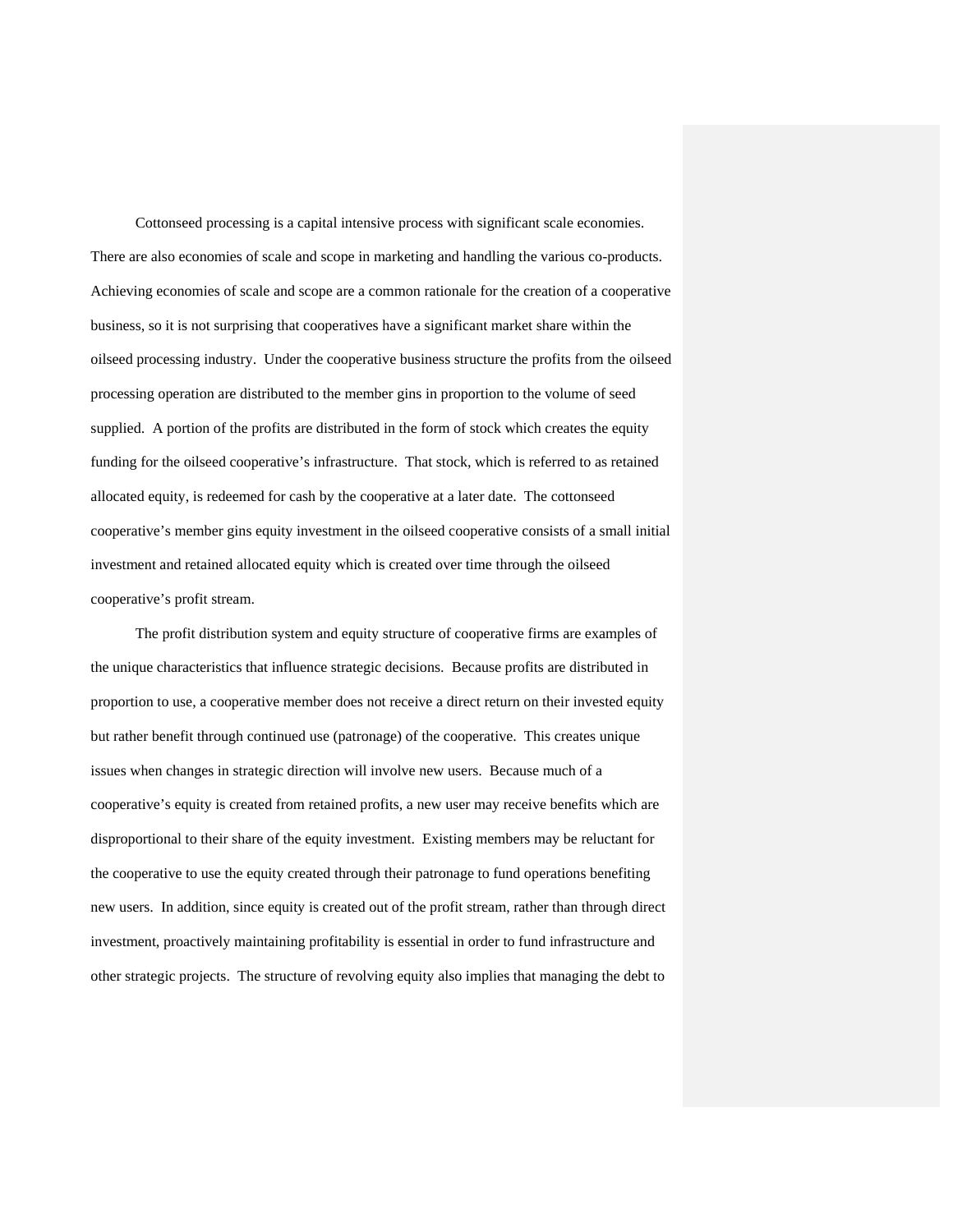equity ratio of a cooperative is more complex relative to an investor owned firm where equity capital is permanent. Equity revolvement also creates competing uses for internally generated funds.

Cooperative corporations are taxed under Sub-Chapter T of the Internal Revenue Service Code. Cooperatives can deduct cash and stock patronage refunds (profit distributions to owners) from their taxable income. The distributed income is taxed at the member level allowing the cooperative firm to achieve single (pass through) taxation. In order to qualify for Sub-Chapter T the cooperative firm must operate on "a cooperative basis". This involves a number of structural limitations including limiting business with non-members to less than 50% of total volume. Under the most common cooperative structure the firm pays taxes on the earnings from nonmember business at the standard corporate tax rate.

<u> 22222222222222</u>

# PCOM and the Expansion Issue

Producers Cooperative Oil Mill (PCOM) was established on June 20, 1944 when fourteen cooperative gins and three regional cooperatives purchased Terminal Oil Mill in Oklahoma City, Oklahoma. The mill had a crushing capacity of 160 tons of cottonseed per day and storage for 16,500 tons of cottonseed. By 1999 PCOM had increased its membership to 26 Oklahoma and 13 Texas gins and had a processing capacity exceeding 900 tons per day. Most of the cotton acreage in Oklahoma is concentrated in the Southwest region of the state. PCOM has historically received slightly less than 150,000 tons of cottonseed from member gins in Oklahoma and Texas gins bordering Oklahoma. This represents approximately 80% of the total Oklahoma cottonseed production.

During the 1960 to 1985 period Oklahoma cotton production averaged over 460,000 acres. However cotton acreage began a slow decline which continued throughout the 1990-99 **Comment [RBH1]:** How about the first subtitle saying "issue" and the second one saying "decision"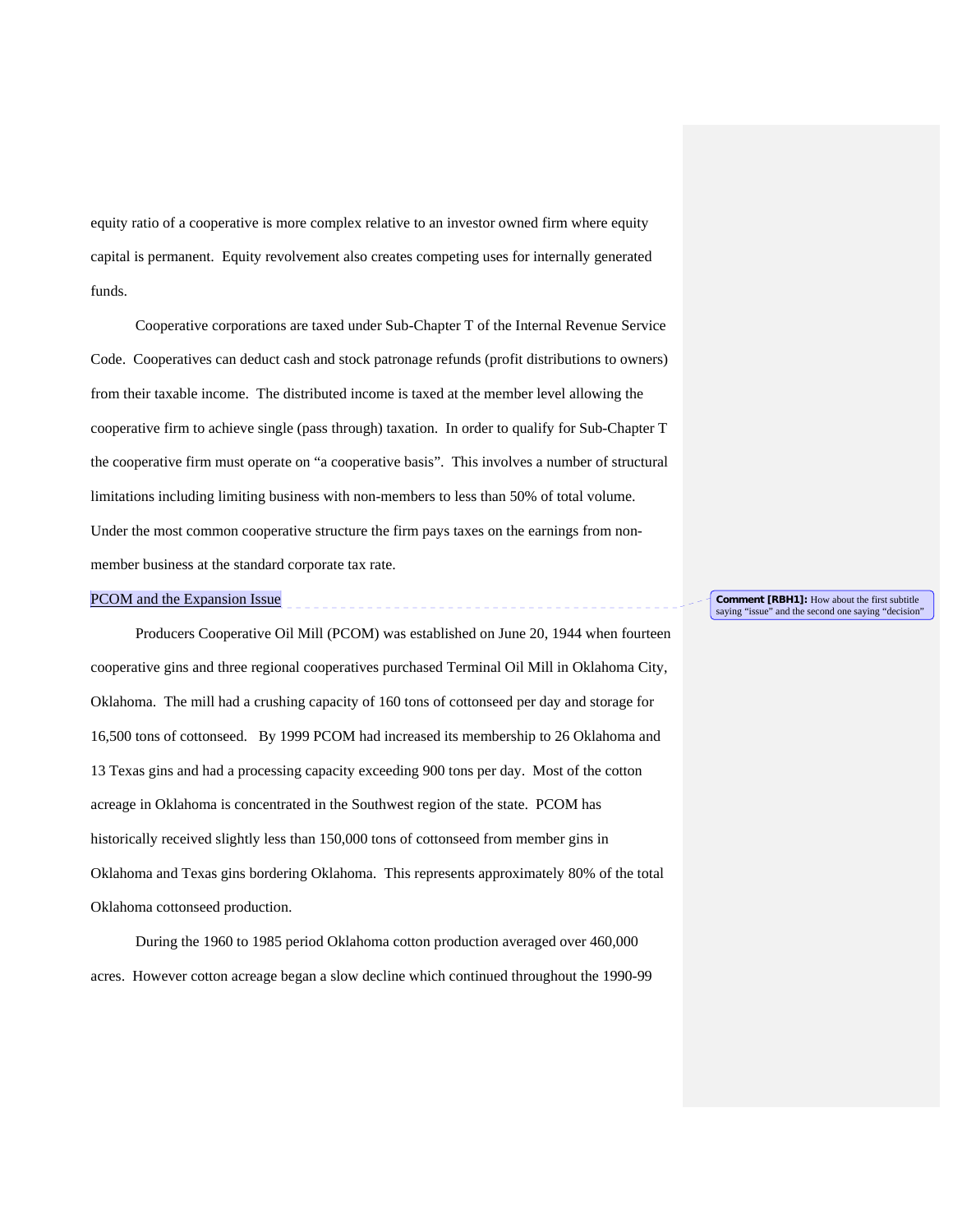period. This trend was not shared by other cotton producing regions. Cotton production in the Mid-South (Arkansas, Missouri and Tennessee) was relatively stable (Figure 1). This trend of declining cotton production in PCOM's production region raised strategic issues in maintaining plant utilization and long term profitability. One option was expanding into the Mid-South through the construction or purchase of warehousing operations.



The Mid-South expansion raised a number of strategic issues. The addition of warehouses in the Mid-South would create an additional supply of cottonseed that could be railed to the Oklahoma City plant at a net cost that was competitive with the local seed supply. The expansion would increase the amount of seed available allowing PCOM to increase capacity utilization and more effectively use fixed assets. The increased scale of operation could make PCOM a bigger player in the oilseed market. The ability to blend seed supplies had advantages in oil quality.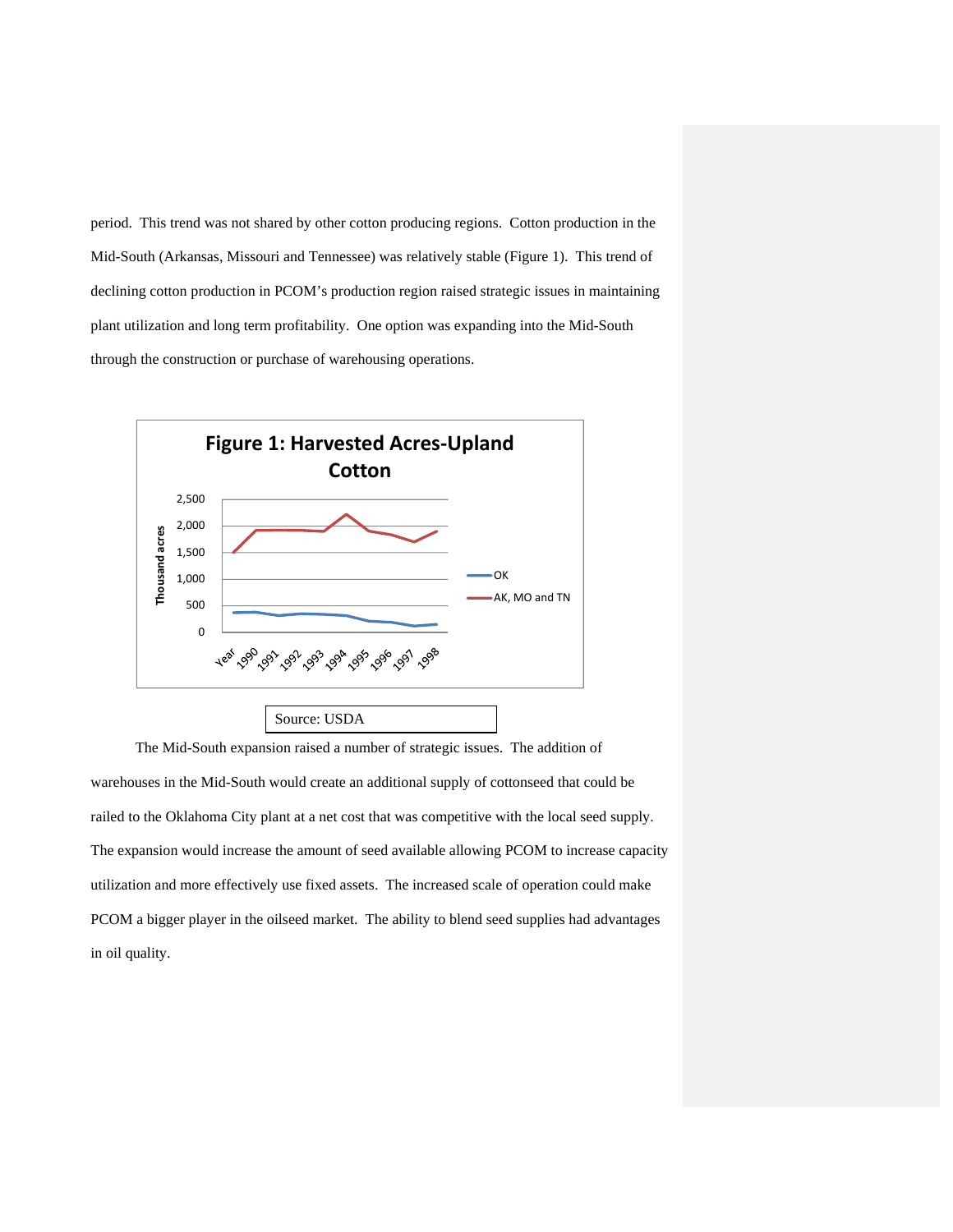PCOM had historically been financially conservative and had no long term debt. The expansion would likely require a \$5M investment in infrastructure and up to \$15M in working capital. Because of PCOM's strong balance sheet it was possible that the project could be financed through internally generated funds. Even if the entire expansion was debt financed, PCOM's debt to asset ratio would be below 30%, a level considered low by industry standards. However the expansion and the possibility of debt capital represented a philosophical shift to PCOM's board of directors.

The expansion also raised issues relative to PCOM's cooperative structure. If PCOM offered patronage to the Mid-South gins, the cooperative would be extending the benefits of the investment of the Oklahoma and Texas gin members to new members. The gins in the Mid-South region (many of which were not cooperatives) had not historically dealt with cooperative warehouses or processors. Because the Mid-South gins had little understanding of or experience with the regional cooperative structure it was unclear as to whether PCOM could attract the gins as new members.

Alternatively, PCOM could simply purchase the warehouses in the Mid-South and operate the warehouses as non-member business. Under this structure PCOM would have to limit the seed volume from the Mid-South so that at least 50% of the volume came from member gins, retaining the threshold for cooperative taxation. This structure would likely maximize profits to PCOM's existing gin members. However, an alternative market for whole cottonseed as an ingredient in dairy feed rations was also developing. The non-member business option did not create the membership structure and patronage opportunities which enhanced a long-term supply relationship with PCOM. Most importantly, the purchase option raised the issue of whether a member/non-members structure was philosophically compatible with PCOM's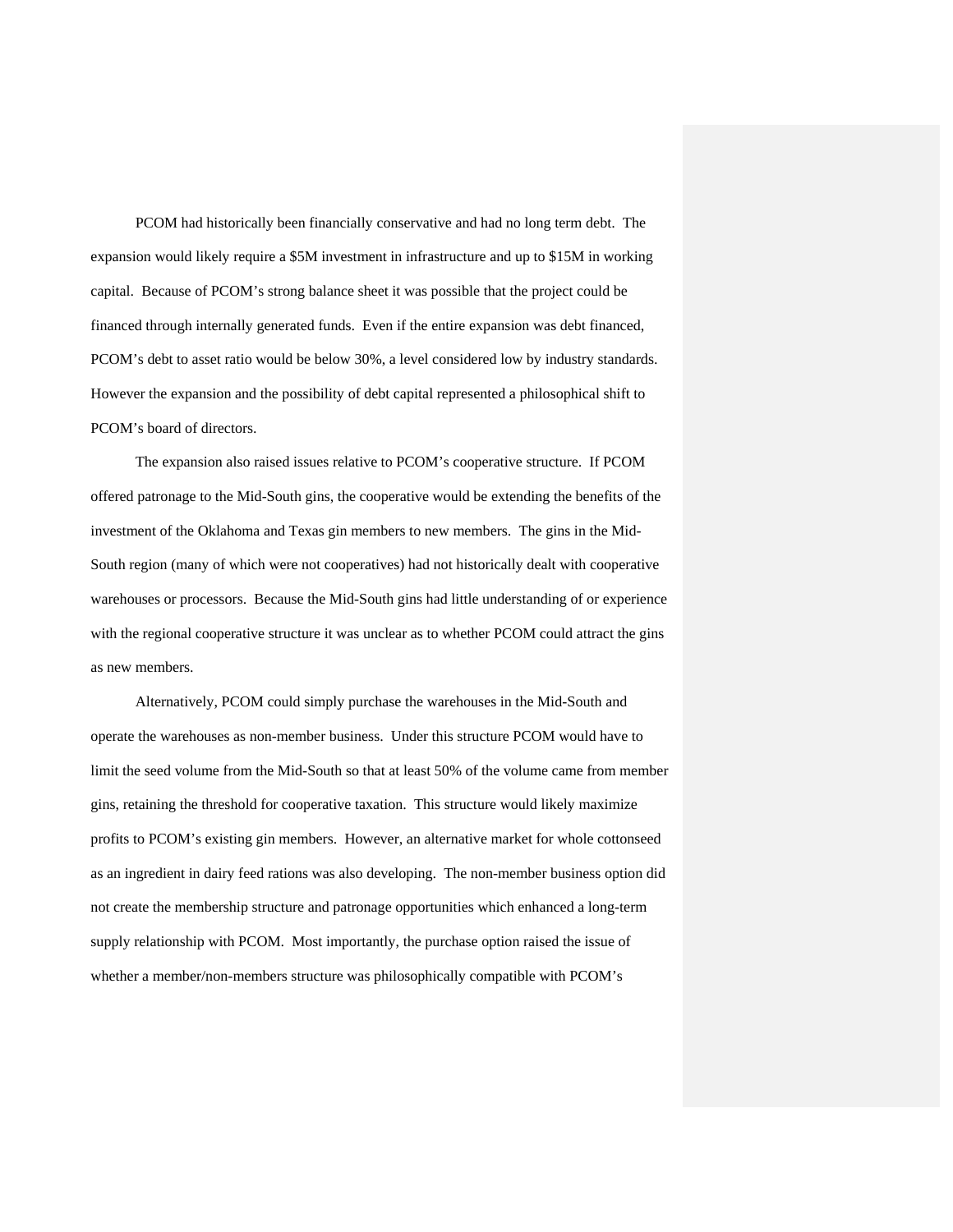mission, values and history. PCOM's mission and values statements included the description that the firm would be "member-owned and member focused". The Mid-South decision forced the PCOM board to consider whether they were living up to their stated values.

### The Expansion Decision

In 1999 PCOM purchased Osceola Products Company. Through this purchase, locations in Osceola, Arkansas; and Kennett, Missouri were acquired with storage capacity for about 200,000 tons of whole cottonseed. In the year 2000, PCOM bought land at Covington, Tennessee and built 60,000 tons of cottonseed storage at that location. The acquisition of these facilities resulted in the formation of Producers Mid-South Company (PMSC), a wholly owned subsidiary of Producers Cooperative Oil Mill. PCOM financed the expansion without the use of long-term debt although the cooperative increased its seasonal financing to cover the additional working capital requirements. The majority of the cottonseed purchased and warehoused in the PMSC facilities was railed to Oklahoma City to supplement PCOM's plant utilization. Some of the seed sourced through PMSC was also sold into the whole seed market.

PCOM created a unique structure to deal with the membership and patronage issues of the Mid-South expansion. The Mid-South gins were allowed to become members of PCOM with a minimal upfront investment. As members they would receive the same cash and retained (stock) patronage as PCOM's existing members and have the same voting privilege. Alternatively, the gins could become "equity members". Under this structure they would receive volume based "rebates" which were structured similar to cash patronage while not receiving retained patronage or voting privileges. The "equity member" structure helped to build a longterm relationship between PCOM and the gins. It also provided a vehicle for the Mid-South gins to gain an appreciation of the regional cooperative structure and its patronage structure. Most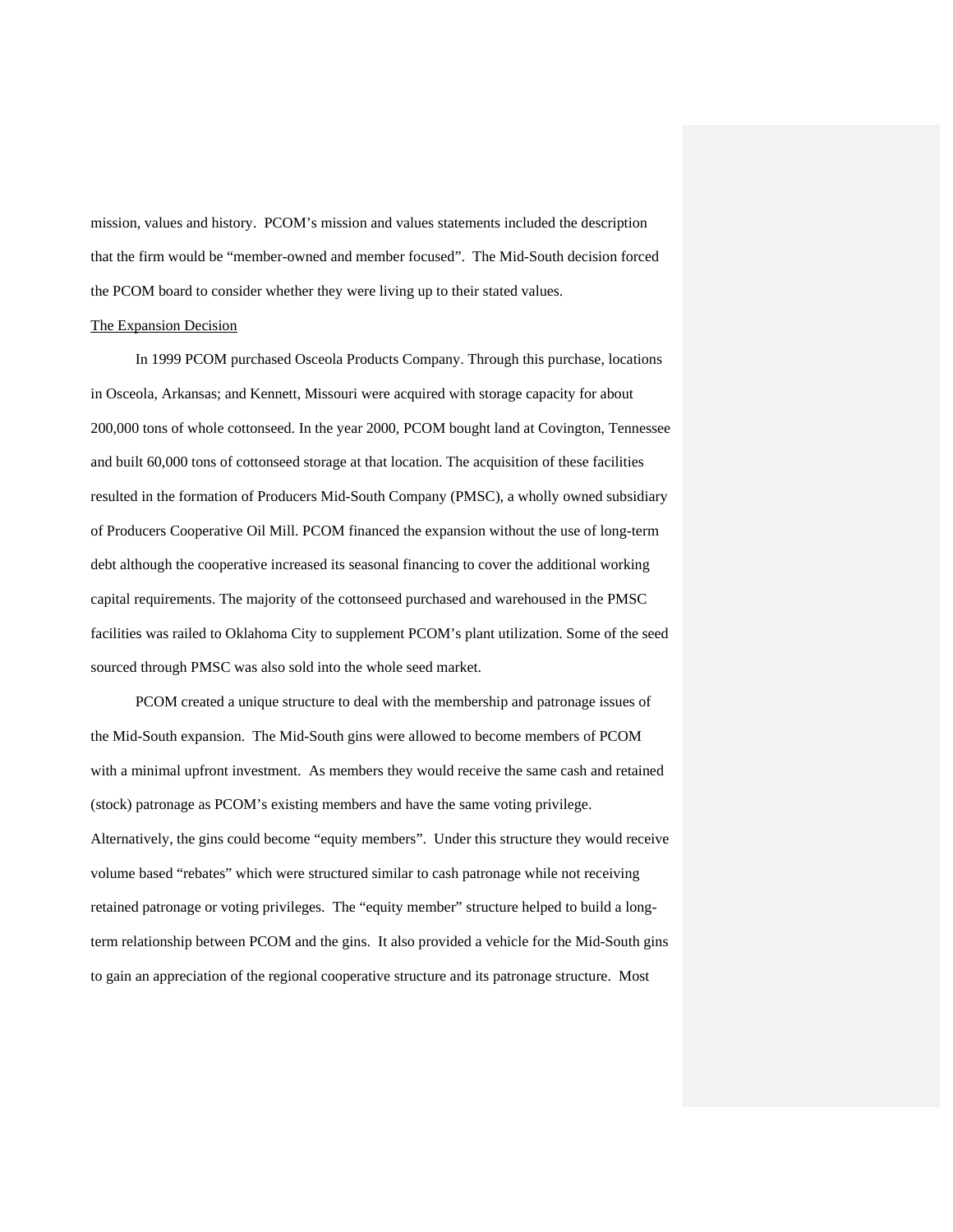importantly, the structure allowed the PCOM board to perceive that they were living up to their values as a cooperative firm.

#### The Diversification Issue

By 2007 PCOM was faced with another strategic decision. Cotton production in the U.S. appeared to be following a downward trend as producers shifted to corn and other crops (Figure 2). At the same time, an increasing portion of cottonseed was being utilized as whole seed in dairy feed rations. Cotton oil appeared to be on a long-run decreasing trend while canola (which was perceived by consumers as healthier oil) was increasing (Figure 3). These trends concerned the PCOM board over their long run strategic position as a cottonseed processing cooperative (PCOM personal communication). The cooperative commissioned a respected consulting firm to analyze the trends in the entire oilseed sector. The study concluded that U.S. cotton acreage would decline by over 50% by 2016 while acreage of sunflowers and canola would see modest gains. At the same time the percentage of cotton seed that was processed (as opposed to being directly incorporated in livestock rations) would continue to decrease.



Source: USDA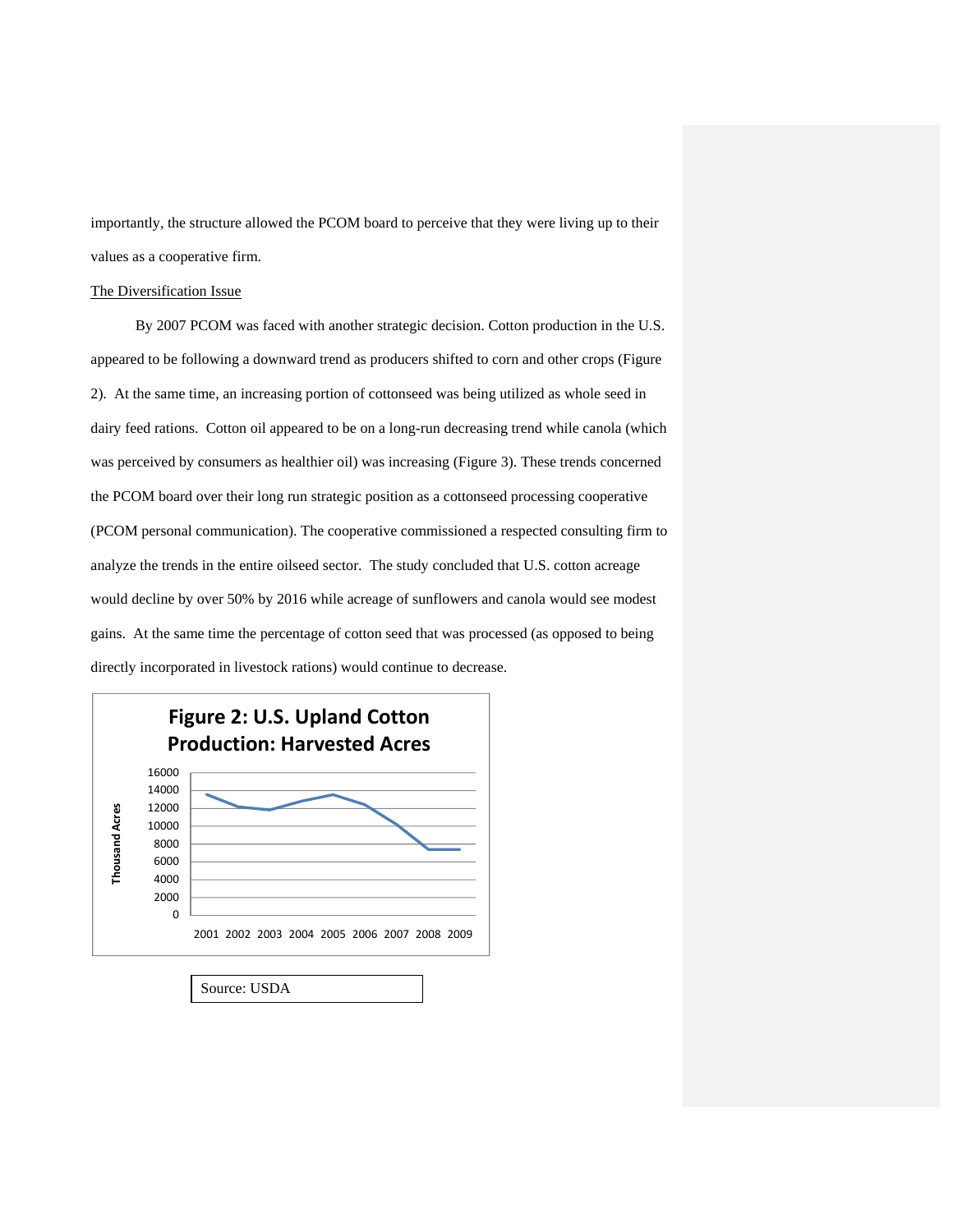

PCOM had been interacting with the steering committee of a new cooperative effort: Plains Oilseeds Products (POP). Faculty at Oklahoma State University had assisted POP with an in-depth feasibility study of a canola and sunflower crushing enterprise. Canola and sunflowers both appeared to be excellent rotation crops for winter wheat, breaking the insect and disease cycle of continuous wheat production. It was unlikely that cotton acreage would shift to these new crops so they did not directly compete with cotton production. The POP steering committee was attempting to organize POP using a New Generation Cooperative model with the members being canola and sunflower producers. However, raising sufficient equity to fund a processing plant appeared to be a substantial hurdle since the diversification of winter wheat acres into canola or sunflowers was just beginning to occur. The OSU study identified the adoption rate for these new crops and technical expertise in processing oilseeds as major risk factors for the proposed cooperative.

Like the expansion decision the diversification decision raised both strategic and cooperative specific issues. PCOM had a 61 year history as a successful cottonseed processing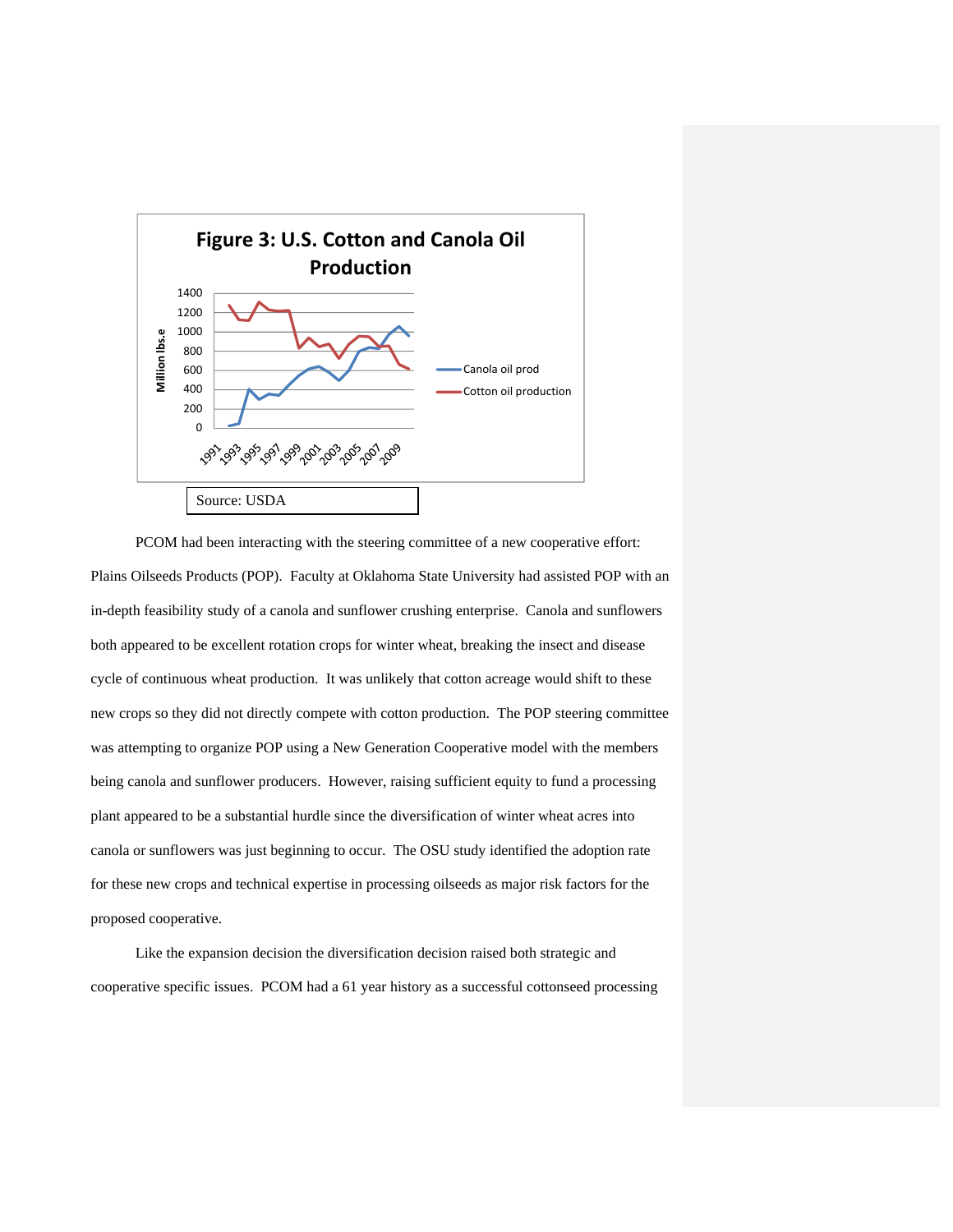cooperative, so the possibility of diversifying to other oilseeds was not one to be taken lightly. Processing canola and sunflowers would require different handling and storage systems. These crops also had much higher percentage oil content. While this was an advantage in overall efficiency it required changes to the extraction equipment and additional oil storage infrastructure. Upgrading the plant to handle these new oilseed crops would require approximately \$10M in infrastructure investment.

In the case of the expansion decision the PCOM board was able to successfully convince the membership that the strategic move benefit the existing gin members through increased plant utilization and efficiency. In this case the direct benefit to the cotton gin members was more difficult to establish. From an operational standpoint, diversifying the crush would increase utilization of the extraction equipment. However the utilization of the specialized equipment used to de-lint cotton would not change while some of the new equipment would only be used during the canola and sunflower crushing seasons. The major benefit of the diversification was to position PCOM as a larger player in the overall oilseed market and to remain viable if cotton acres did disappear. Those benefits, although logical from a strategic sense, were more difficult to translate into direct dollar benefit to the existing cotton gin members.

In terms of cooperative structure the diversification option raised issues of equity investment and patronage stream. Cooperative principles suggest that cooperative members should participate in the equity investment, ideally in proportion to their use and benefit. If PCOM financed all of the infrastructure investment and provided POP patronage, the canola members would be drastically under-invested and benefiting at the expense of the existing gin members. One alternative would be to require POP (and ultimately its farmer members) to finance the infrastructure investment. However it was unlikely POP could mount a successful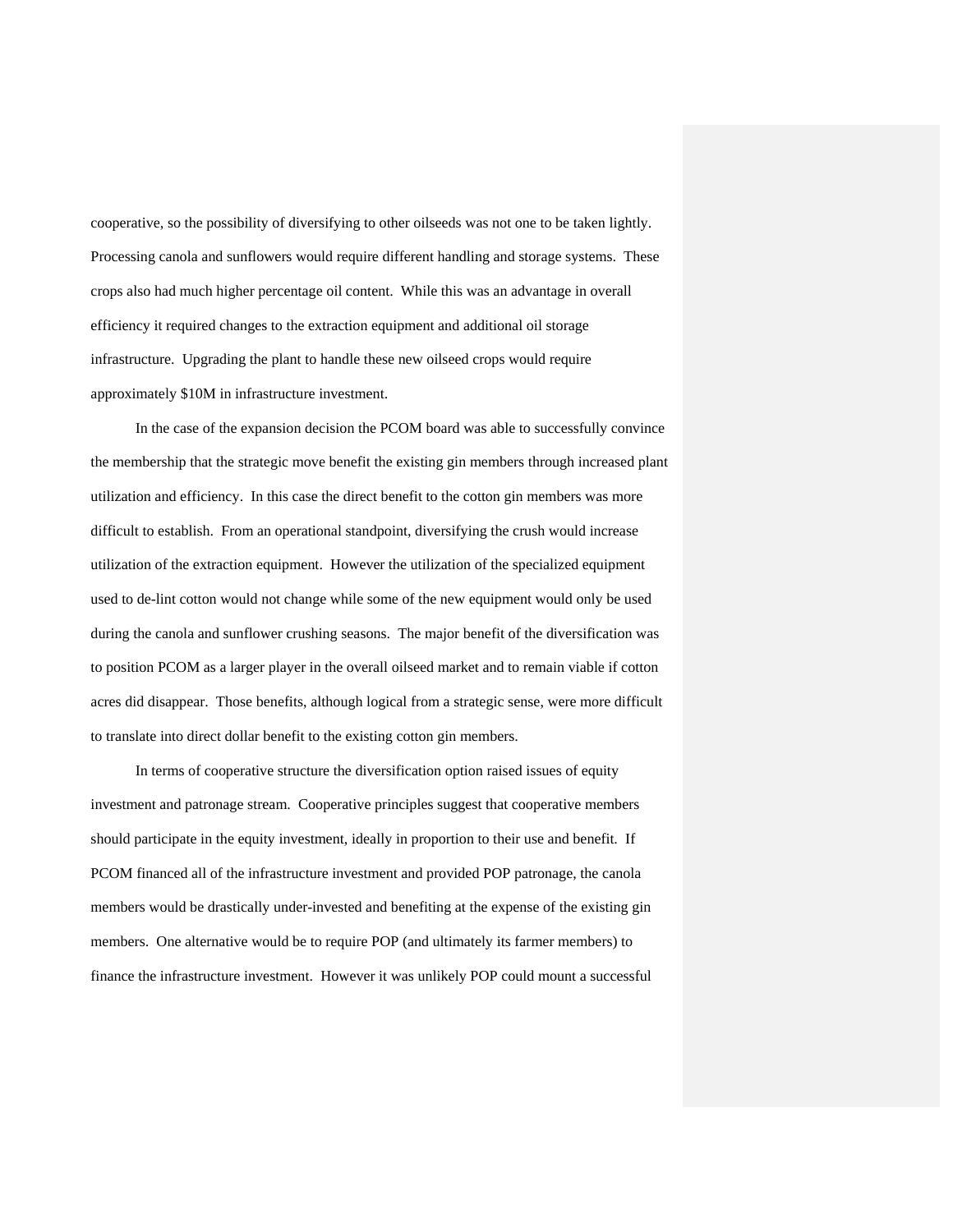equity drive of that magnitude given the low (but growing) canola and sunflower acreages. If POP was forced to raise the equity it was also possible that they would pursue a standalone effort.

Another alternative was for PCOM to process these crops for POP on a simple contract basis. However, if PCOM's future was truly to involve a wider variety of oilseeds it was also important that POP and other similar members be eventually integrated into PCOM's patronage and equity structure. In short, PCOM could not transition to a canola and sunflower processing cooperative if POP did not receive its "fair" share of processing profits. A potential for processing profits would also enhance the adoption of these new oilseed crops which would benefit both POP and PCOM.

# The Diversification Decision

In the fall of 2007 PCOM accepted POP as a new member and began to implement the \$10M infrastructure upgrade required to process canola and sunflowers. PCOM's CEO Gary Conkling described the diversification decision in an Aug 22 2007 press release:

*In cooperation with Plains Oilseed Products Cooperative, PCOM will soon begin processing canola, sunflowers and other oilseeds. At the same time, the cooperative will continue its more than half century of service to cotton farmers in Oklahoma, Texas, Kansas, Arkansas, Missouri and Tennessee…PCOM's new cooperative undertaking with POP will give Texas, Oklahoma and Kansas farmers who grow oilseeds a modern, reliable organization to process their crop"*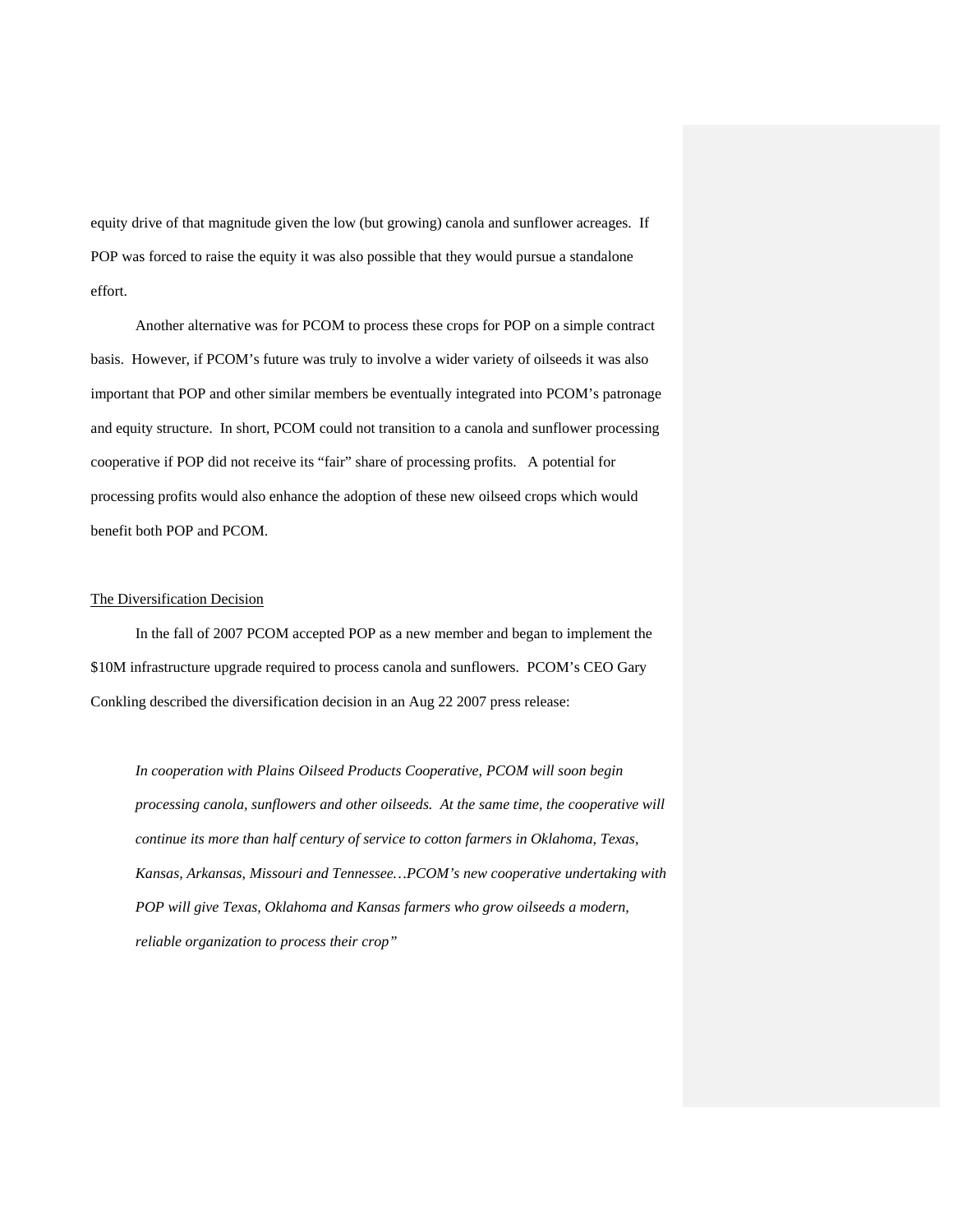POP was accepted with only a nominal up-front investment. A special patronage structure was developed. Under this structure POP would receive a portion of PCOM's total patronage based on the relative profitability of canola and sunflower processing operations. Initially POP would not receive cash patronage but would rather receive allocated retained patronage (stock) until POP's equity matched PCOM's infrastructure investment. PCOM also fully endorsed POP's effort in developing the canola and sunflower acreage and sponsored a variety of educational and support efforts.

### The Relocation Issue

PCOM also faced issues due to their plant location. Their facility was located in downtown Oklahoma City just to the South of a major downtown revitalization project. This raised liability issues in operating a hexane extraction process in close proximity to convention centers and a minor league baseball park. The potential development value of the property and the scheduled relocation of Interstate 40 made it likely that PCOM would have to close or relocate within 10 years.

Once again, PCOM's strategic decisions involved both business strategy and their mission and values as a cooperative. PCOM could abandon its Oklahoma processing and warehousing operations and profitably operate its Mid-South warehouses serving the dairy market. While that might be a viable alternative for an investor-owned oil mill it would not provide any service or patronage link to PCOM's member gins in Oklahoma. Alternatively, the cooperative could relocate to another site (probably still in Oklahoma since that appeared to minimize in-bound and out-bound freight costs) while continuing to process cottonseed and other oilseeds.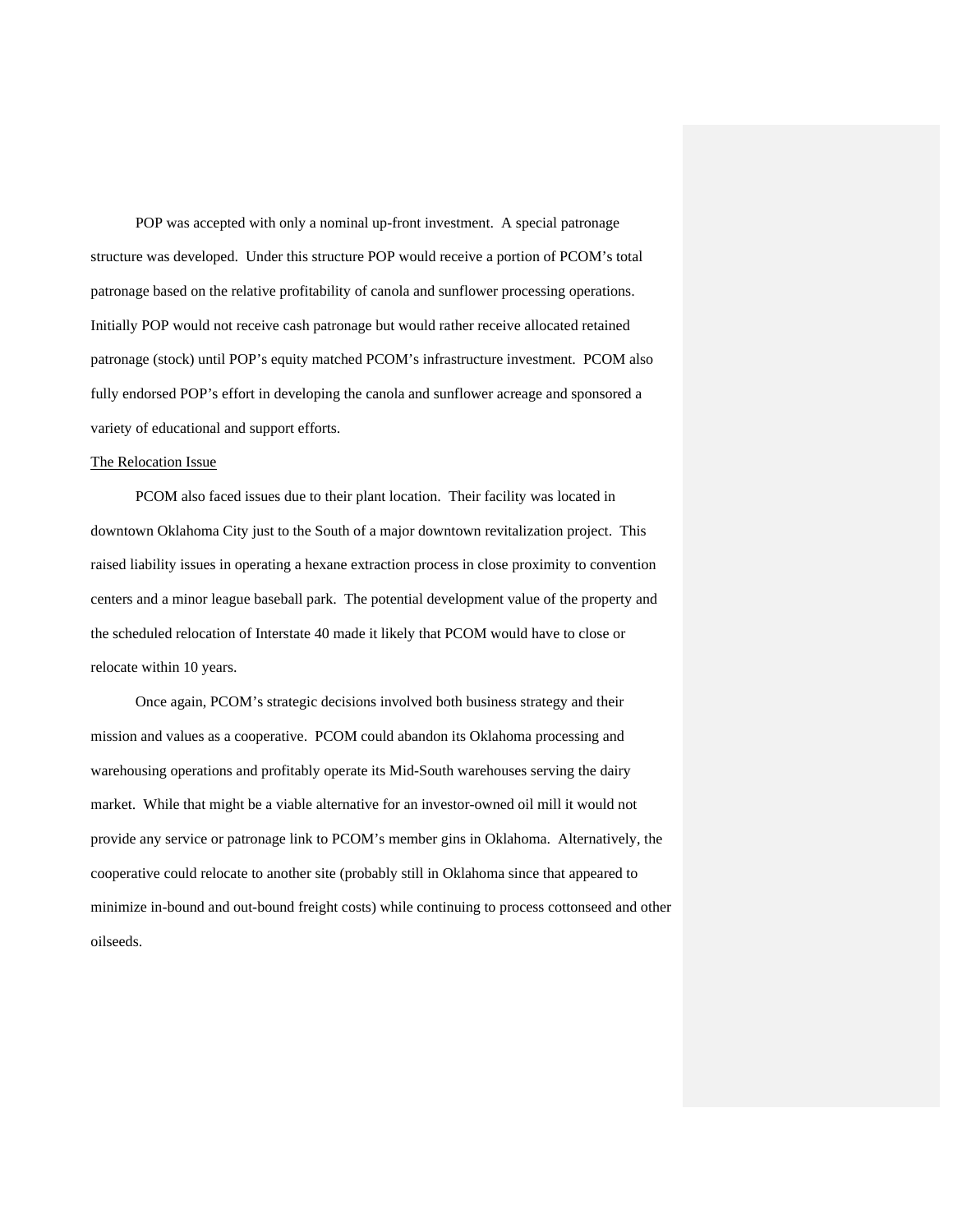The board also faced cooperative specific issues in deciding how to handle the likely windfall from the sale of the Oklahoma City facility. PCOM could distribute the capital gains to its original member gins. It could also consider sharing some of the gain with the newer Mid-South members and POP its latest member. Alternatively, it could use some or all of the funds to develop a new facility. If the projections were correct, the new facility would eventually be processing a minimal amount of cottonseed and a variety of different oilseeds for a more diversified group of members. Using the windfall to fund a new plant therefore effectively transferred the benefit from historical user members to a different set of current and future user members.

Cooperative accounting principles suggest that cooperatives should employ a different system of allocating losses or distributing the residual value of a liquidated firm relative to the procedures used by investor-owned firms (Barton). In general, cooperatives distribute losses or residual value in proportion to patronage (use) over some selected period of time rather than on the basis of equity ownership. One of the fundamental cooperative principles is "User-Benefits" which could arguably be interpreted as implying that cooperatives should give priority to current users. PCOM's auditors and legal advisors suggested that PCOM had substantial latitude in handling an "extra ordinary gain". However the PCOM board concluded that the principles of distributing the gain in proportion to use should have some impact on their decision. As a final alternative PCOM could pursue a strategic partner which could share in the investment in the new facility. This might allow PCOM to distribute a greater portion of the windfall to the historic users while still pursuing an infrastructure to process oilseeds. In some ways this alternative might be considered as fairer as it would put the founding gin members and the newer members on a more equal footing in terms of net equity investment. On the other hand, this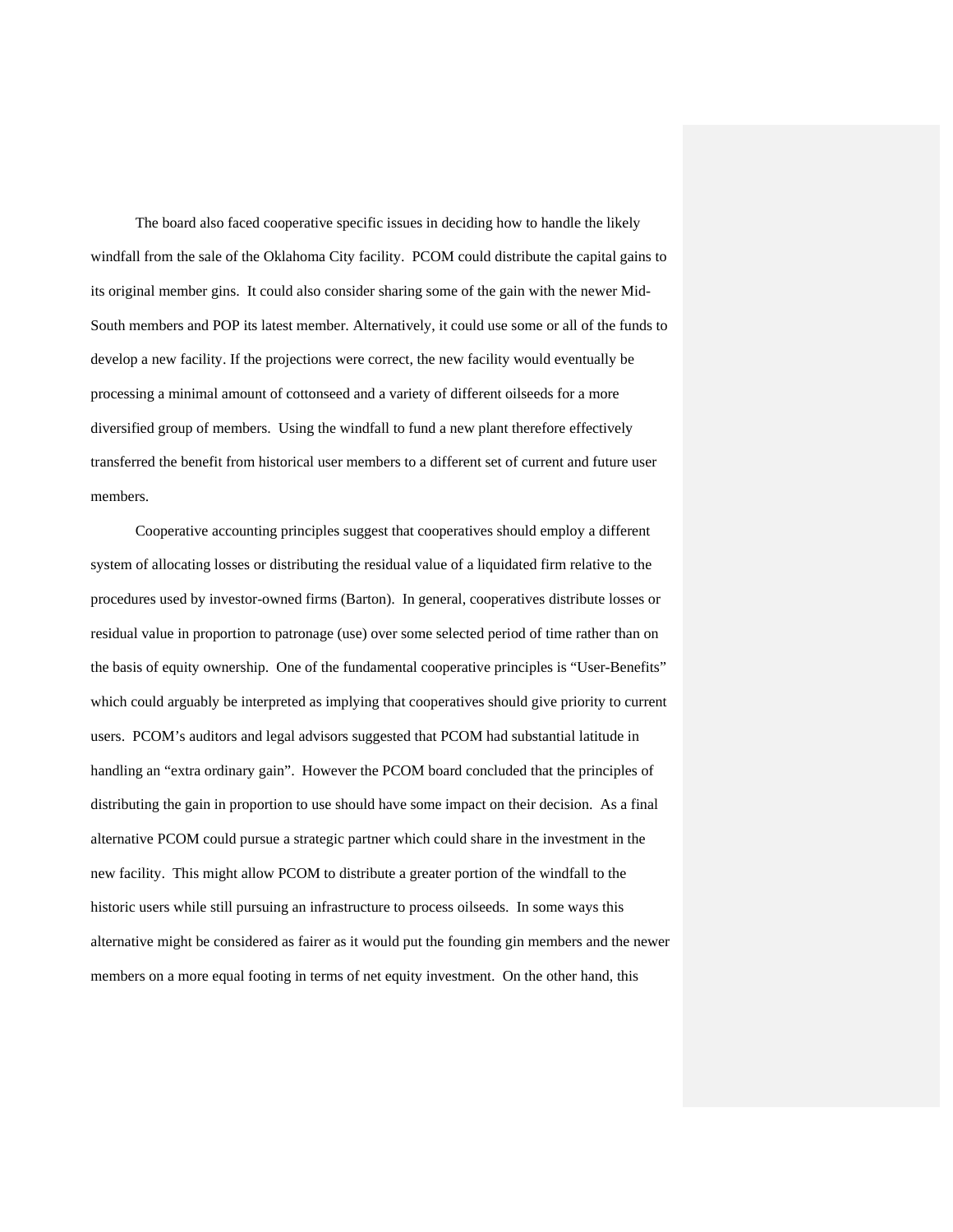would entail a significant loss of control and the possibility that the partner (either cooperative or investor firm) would not be philosophically compatible with PCOM.

# The Relocation Decision

The Producers Cooperative purchased the former Bridgestone/ Firestone Dayton Tire factory near SW 25th Street and Council Road in 2009 for \$14M. The facility which was located on the outskirts of Oklahoma City included more than 1 million square feet under roof and 170 acres of land. PCOM CEO Gary Conkling described the rationale in a January 31, 2009 press release.

*We considered moving to southwest Oklahoma, the heart of Oklahoma cotton-growing country. Access to rail service and interstate highways tipped the decision to move to the industrial sector of southwest Oklahoma City…It could take four or five years for Producers Cooperative to relocate. All we're really doing is planning for the future. We've kind of looked for land for several years"* 

In February 2010, PCOM officially put their 43 acre downtown facility up for sale at an asking price of \$120M. Prior to the announcement of the intent to eventually sell the downtown facility the PCOM board had adopted a special policy on "extra ordinary gains". The policy specified that extra ordinary gains (such as the sale of the downtown Oklahoma City facility) would be distributed in proportion to patronage (volume delivered) during the previous 30 years. The policy also included the caveat that only PCOM members "in good standing" would receive the distribution. In order to remain "in good standing" a PCOM member was required to deliver at least 50% of their annual seed volume to PCOM.

The policy represented an interesting balance between cooperative principles and savvy management. Distributing the gain on the basis of long-term volume would provide the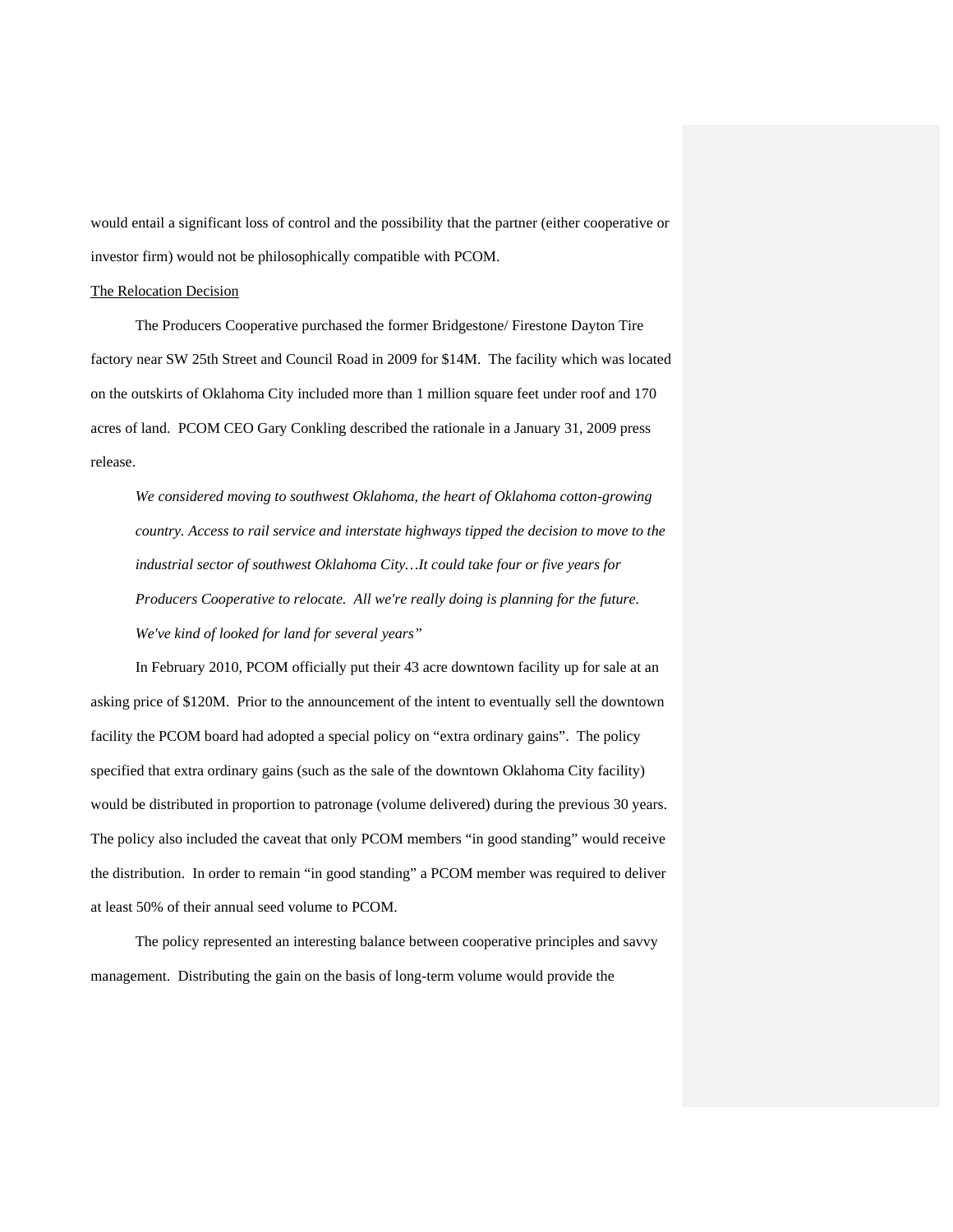founding gins with the lion's share of the gains while allowing the newer members some participation. The caveat on current patronage provided a strong incentive for the member gins to continue to deliver to PCOM even if it meant forgoing higher prices in the dairy market. The policy also demonstrated a strong desire of the PCOM board to benefit active users.

At the time of this article, the PCOM board had not finalized a decision as to the portion of the anticipated gains that it would distribute to members and the portion that would be channeled for developing the new facility. The board was in consensus that a substantial portion of the gain, likely over 50% would be distributed to PCOM's members. The possibility of a strategic partner was also still under consideration.

# **Conclusions**

The importance of mission and values in strategic planning is frequently discussed in both academic research and in industry training sessions. Despite the consensus of the importance of mission and values in the planning process clear examples of how these factors influenced decisions are difficult to identify. The strategic decisions and positioning of PCOM provide excellent examples of how the firm's cooperative structure and its values as a cooperative firm influenced and were integrated into its planning process.

The importance of strategic planning is stressed in educational programs for cooperative boards across the U.S. Cooperative board members are often criticized for not being proactive in planning and failing to consider the implications of factors outside their trade territories. PCOM provides an example of a cooperative that has been proactive in planning and acquiring the most up-to-date and complete information. Rather than rely on its 66 year history as a successful cottonseed oil meal, PCOM has actively worked to position itself for the next generation of producers. Only the future can determine if their strategies continue to be successful.